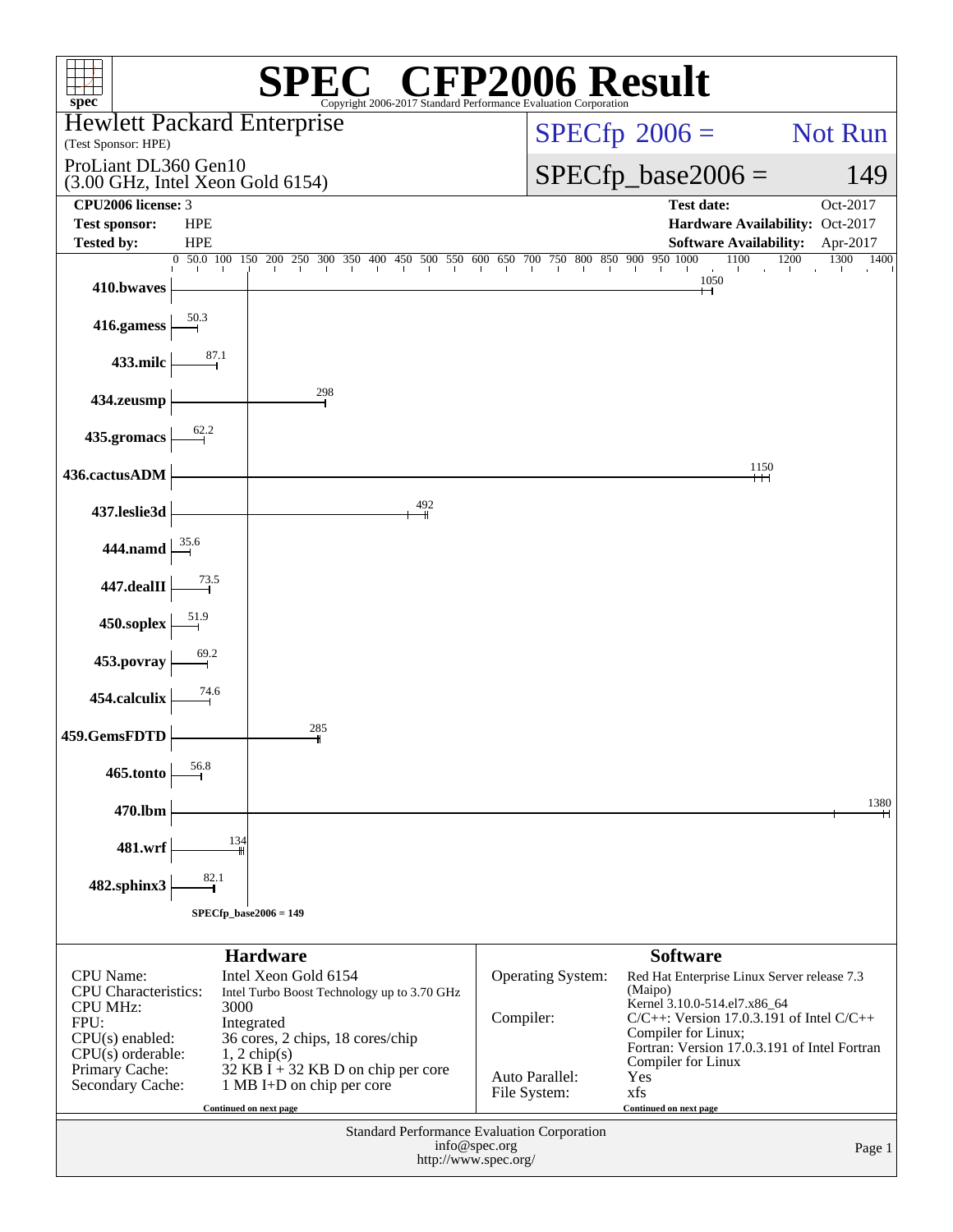

### Hewlett Packard Enterprise

### (Test Sponsor: HPE)

### ProLiant DL360 Gen10

(3.00 GHz, Intel Xeon Gold 6154)

## $SPECfp2006 =$  Not Run

## $SPECfp\_base2006 = 149$

| <b>CPU2006 license: 3</b>                                                  |                                                                                                                     | Oct-2017<br><b>Test date:</b>                                                      |                                                              |
|----------------------------------------------------------------------------|---------------------------------------------------------------------------------------------------------------------|------------------------------------------------------------------------------------|--------------------------------------------------------------|
| <b>Test sponsor:</b>                                                       | <b>HPE</b>                                                                                                          |                                                                                    | Hardware Availability: Oct-2017                              |
| <b>Tested by:</b>                                                          | <b>HPE</b>                                                                                                          |                                                                                    | <b>Software Availability:</b><br>Apr-2017                    |
| L3 Cache:<br>Other Cache:<br>Memory:<br>Disk Subsystem:<br>Other Hardware: | 24.75 MB I+D on chip per chip<br>None<br>192 GB (24 x 8 GB 2Rx8 PC4-2666V-R)<br>1 x 480 GB SATA SSD, RAID 0<br>None | <b>System State:</b><br><b>Base Pointers:</b><br>Peak Pointers:<br>Other Software: | Run level 3 (multi-user)<br>64-bit<br>Not Applicable<br>None |

| <b>Results Table</b>   |                                                                                                          |             |                |            |                |             |                |              |                |              |                |              |
|------------------------|----------------------------------------------------------------------------------------------------------|-------------|----------------|------------|----------------|-------------|----------------|--------------|----------------|--------------|----------------|--------------|
|                        | <b>Base</b>                                                                                              |             |                |            |                | <b>Peak</b> |                |              |                |              |                |              |
| <b>Benchmark</b>       | <b>Seconds</b>                                                                                           | Ratio       | <b>Seconds</b> | Ratio      | <b>Seconds</b> | Ratio       | <b>Seconds</b> | <b>Ratio</b> | <b>Seconds</b> | <b>Ratio</b> | <b>Seconds</b> | <b>Ratio</b> |
| 410.bwayes             | 12.9                                                                                                     | 1050        | 13.0           | 1050       | 13.2           | 1030        |                |              |                |              |                |              |
| 416.gamess             | 389                                                                                                      | 50.3        | 390            | 50.3       | 389            | 50.3        |                |              |                |              |                |              |
| $433$ .milc            | 106                                                                                                      | 86.8        | 104            | 88.2       | 105            | 87.1        |                |              |                |              |                |              |
| $434$ . zeusmp         | 30.7                                                                                                     | 297         | 30.5           | 298        | 30.4           | 300         |                |              |                |              |                |              |
| 435.gromacs            | 115                                                                                                      | 62.2        | 115            | 62.2       | 115            | 62.3        |                |              |                |              |                |              |
| 436.cactusADM          | 10.4                                                                                                     | <b>1150</b> | 10.3           | 1160       | 10.6           | 1130        |                |              |                |              |                |              |
| $437$ .leslie $3d$     | 19.1                                                                                                     | 492         | 20.5           | 459        | 18.9           | 496         |                |              |                |              |                |              |
| 444.namd               | 225                                                                                                      | 35.6        | 225            | 35.7       | 225            | 35.6        |                |              |                |              |                |              |
| $ 447 \text{.}$ dealII | 155                                                                                                      | 73.7        | 159            | 72.2       | 156            | 73.5        |                |              |                |              |                |              |
| $450$ .soplex          | 159                                                                                                      | 52.5        | 161            | 51.9       | 161            | 51.8        |                |              |                |              |                |              |
| 453.povray             | 76.9                                                                                                     | 69.2        | 77.4           | 68.7       | 76.6           | 69.4        |                |              |                |              |                |              |
| 454.calculix           | 111                                                                                                      | 74.6        | 111            | 74.5       | 111            | 74.6        |                |              |                |              |                |              |
| 459.GemsFDTD           | 36.8                                                                                                     | 288         | 37.4           | 283        | 37.2           | 285         |                |              |                |              |                |              |
| $465$ .tonto           | 173                                                                                                      | 56.8        | 174            | 56.4       | 169            | 58.1        |                |              |                |              |                |              |
| 470.1bm                | 9.94                                                                                                     | 1380        | 10.7           | 1290       | 9.87           | 1390        |                |              |                |              |                |              |
| 481.wrf                | 84.9                                                                                                     | 132         | 83.1           | <u>134</u> | 80.4           | 139         |                |              |                |              |                |              |
| 482.sphinx3            | 237                                                                                                      | 82.1        | 234            | 83.4       | 241            | 81.0        |                |              |                |              |                |              |
|                        | Results appear in the order in which they were run. Bold underlined text indicates a median measurement. |             |                |            |                |             |                |              |                |              |                |              |

## **[Operating System Notes](http://www.spec.org/auto/cpu2006/Docs/result-fields.html#OperatingSystemNotes)**

 Stack size set to unlimited using "ulimit -s unlimited" Transparent Huge Pages enabled by default Filesystem page cache cleared with: shell invocation of 'sync; echo 3 > /proc/sys/vm/drop\_caches' prior to run IRQ balance service was stop using "service irqbalance stop" Tuned-adm profile was set to Throughtput-Performance

## **[Platform Notes](http://www.spec.org/auto/cpu2006/Docs/result-fields.html#PlatformNotes)**

BIOS Configuration: Intel Hyperthreading set to Disabled Thermal Configuration set to Maximum Cooling LLC Prefetch set to Enabled LLC Dead Line Allocation set to Disabled Continued on next page

> Standard Performance Evaluation Corporation [info@spec.org](mailto:info@spec.org) <http://www.spec.org/>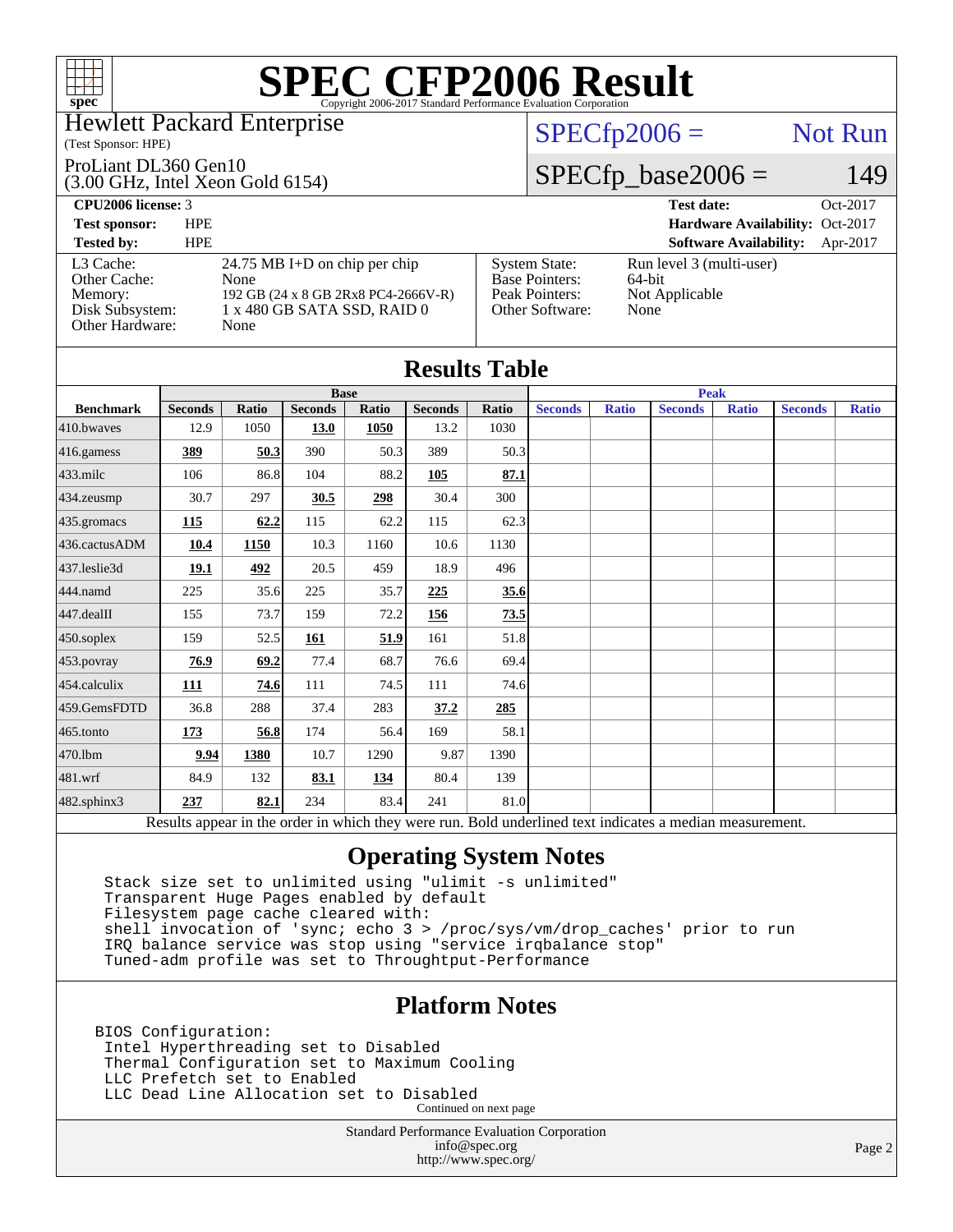

Hewlett Packard Enterprise

(Test Sponsor: HPE)

 $SPECfp2006 =$  Not Run

ProLiant DL360 Gen10

(3.00 GHz, Intel Xeon Gold 6154)

 $SPECTp\_base2006 = 149$ 

**[CPU2006 license:](http://www.spec.org/auto/cpu2006/Docs/result-fields.html#CPU2006license)** 3 **[Test date:](http://www.spec.org/auto/cpu2006/Docs/result-fields.html#Testdate)** Oct-2017 **[Test sponsor:](http://www.spec.org/auto/cpu2006/Docs/result-fields.html#Testsponsor)** HPE **[Hardware Availability:](http://www.spec.org/auto/cpu2006/Docs/result-fields.html#HardwareAvailability)** Oct-2017 **[Tested by:](http://www.spec.org/auto/cpu2006/Docs/result-fields.html#Testedby)** HPE **[Software Availability:](http://www.spec.org/auto/cpu2006/Docs/result-fields.html#SoftwareAvailability)** Apr-2017

### **[Platform Notes \(Continued\)](http://www.spec.org/auto/cpu2006/Docs/result-fields.html#PlatformNotes)**

Standard Performance Evaluation Corporation [info@spec.org](mailto:info@spec.org) <http://www.spec.org/> Page 3 Memory Patrol Scrubbing set to Disabled Workload Profile set to General Peak Frequency Compute Energy/Performance Bias set to Maximum Performance Workload Profile set to Custom NUMA Group Size Optimization set to Flat Sysinfo program /home/specuser/cpu2006/config/sysinfo.rev6993 Revision 6993 of 2015-11-06 (b5e8d4b4eb51ed28d7f98696cbe290c1) running on dl360gen10rhel73 Tue Oct 31 13:26:03 2017 This section contains SUT (System Under Test) info as seen by some common utilities. To remove or add to this section, see: <http://www.spec.org/cpu2006/Docs/config.html#sysinfo> From /proc/cpuinfo model name : Intel(R) Xeon(R) Gold 6154 CPU @ 3.00GHz 2 "physical id"s (chips) 36 "processors" cores, siblings (Caution: counting these is hw and system dependent. The following excerpts from /proc/cpuinfo might not be reliable. Use with caution.) cpu cores : 18 siblings : 18 physical 0: cores 0 1 2 3 4 8 9 10 11 16 17 18 19 20 24 25 26 27 physical 1: cores 0 1 2 3 4 8 9 10 11 16 17 18 19 20 24 25 26 27 cache size : 25344 KB From /proc/meminfo<br>MemTotal: 197571680 kB MemTotal: HugePages\_Total: 0 Hugepagesize: 2048 kB From /etc/\*release\* /etc/\*version\* os-release: NAME="Red Hat Enterprise Linux Server" VERSION="7.3 (Maipo)" ID="rhel" ID\_LIKE="fedora" VERSION\_ID="7.3" PRETTY\_NAME="Red Hat Enterprise Linux Server 7.3 (Maipo)" ANSI\_COLOR="0;31" CPE\_NAME="cpe:/o:redhat:enterprise\_linux:7.3:GA:server" redhat-release: Red Hat Enterprise Linux Server release 7.3 (Maipo) system-release: Red Hat Enterprise Linux Server release 7.3 (Maipo) system-release-cpe: cpe:/o:redhat:enterprise\_linux:7.3:ga:server uname -a: Linux dl360gen10rhel73 3.10.0-514.el7.x86\_64 #1 SMP Wed Oct 19 11:24:13 EDT 2016 x86\_64 x86\_64 x86\_64 GNU/Linux run-level 3 Oct 31 13:25 SPEC is set to: /home/specuser/cpu2006 Continued on next page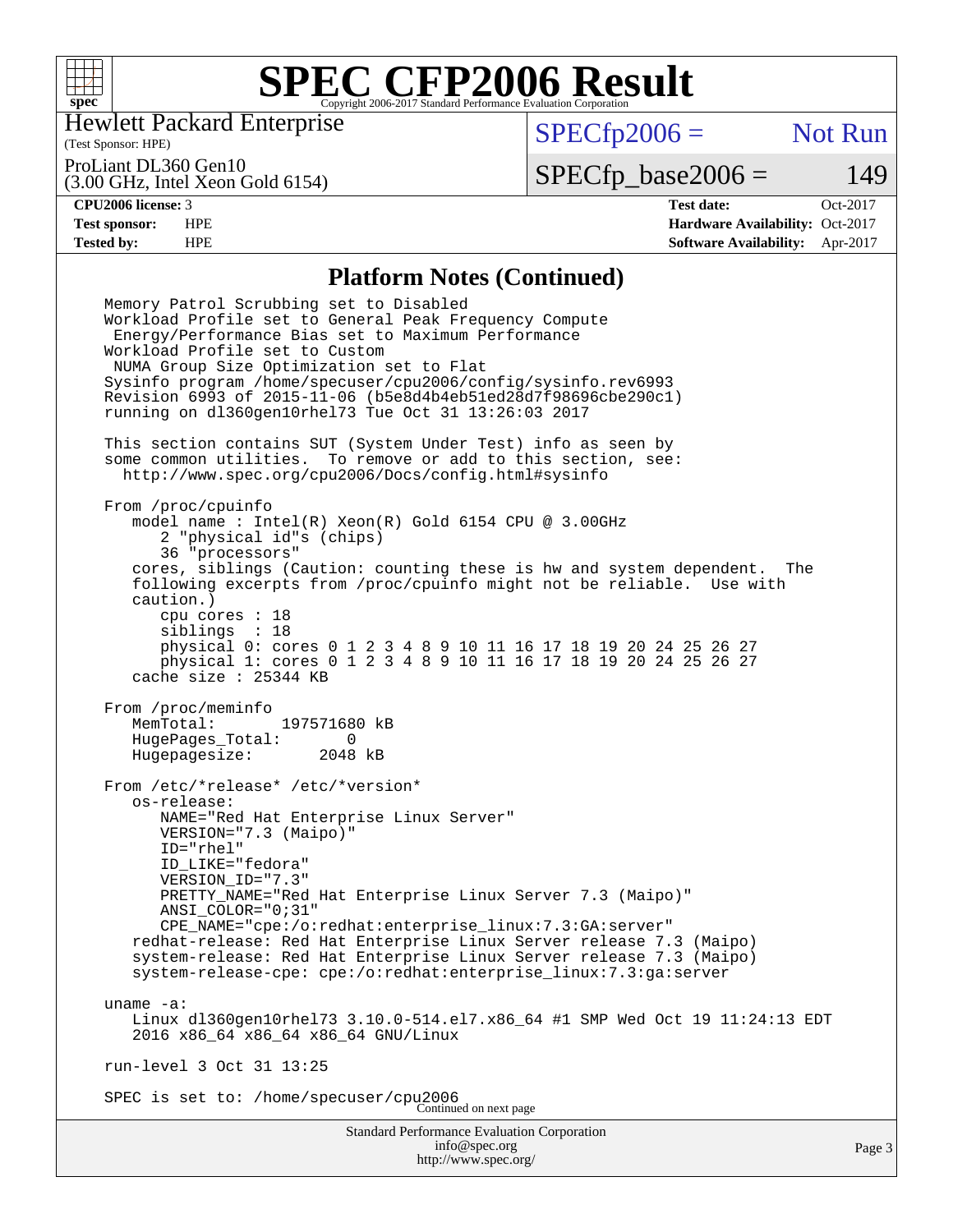

Hewlett Packard Enterprise

(Test Sponsor: HPE)

 $SPECTp2006 =$  Not Run

(3.00 GHz, Intel Xeon Gold 6154) ProLiant DL360 Gen10

 $SPECfp\_base2006 = 149$ 

**[CPU2006 license:](http://www.spec.org/auto/cpu2006/Docs/result-fields.html#CPU2006license)** 3 **[Test date:](http://www.spec.org/auto/cpu2006/Docs/result-fields.html#Testdate)** Oct-2017 **[Test sponsor:](http://www.spec.org/auto/cpu2006/Docs/result-fields.html#Testsponsor)** HPE **[Hardware Availability:](http://www.spec.org/auto/cpu2006/Docs/result-fields.html#HardwareAvailability)** Oct-2017 **[Tested by:](http://www.spec.org/auto/cpu2006/Docs/result-fields.html#Testedby)** HPE **[Software Availability:](http://www.spec.org/auto/cpu2006/Docs/result-fields.html#SoftwareAvailability)** Apr-2017

### **[Platform Notes \(Continued\)](http://www.spec.org/auto/cpu2006/Docs/result-fields.html#PlatformNotes)**

Filesystem Type Size Used Avail Use% Mounted on<br>
/dev/mapper/rhel-home xfs 392G 37G 356G 10% /home  $/$ dev/mapper/rhel-home  $xf s$ Additional information from dmidecode:

 Warning: Use caution when you interpret this section. The 'dmidecode' program reads system data which is "intended to allow hardware to be accurately determined", but the intent may not be met, as there are frequent changes to hardware, firmware, and the "DMTF SMBIOS" standard.

 BIOS HPE U32 09/29/2017 Memory: 24x UNKNOWN NOT AVAILABLE 8 GB 2 rank 2666 MHz

(End of data from sysinfo program)

### **[General Notes](http://www.spec.org/auto/cpu2006/Docs/result-fields.html#GeneralNotes)**

Environment variables set by runspec before the start of the run: KMP\_AFFINITY = "granularity=core,compact" LD\_LIBRARY\_PATH = "/home/specuser/cpu2006/lib/ia32:/home/specuser/cpu2006/lib/intel64:/home/specuser/cpu2006/sh10.2" OMP\_NUM\_THREADS = "36"

 Binaries compiled on a system with 1x Intel Core i7-4790 CPU + 32GB RAM memory using Redhat Enterprise Linux 7.2

# **[Base Compiler Invocation](http://www.spec.org/auto/cpu2006/Docs/result-fields.html#BaseCompilerInvocation)**

[C benchmarks](http://www.spec.org/auto/cpu2006/Docs/result-fields.html#Cbenchmarks): [icc -m64](http://www.spec.org/cpu2006/results/res2017q4/cpu2006-20171114-50591.flags.html#user_CCbase_intel_icc_64bit_bda6cc9af1fdbb0edc3795bac97ada53)

[C++ benchmarks:](http://www.spec.org/auto/cpu2006/Docs/result-fields.html#CXXbenchmarks) [icpc -m64](http://www.spec.org/cpu2006/results/res2017q4/cpu2006-20171114-50591.flags.html#user_CXXbase_intel_icpc_64bit_fc66a5337ce925472a5c54ad6a0de310)

[Fortran benchmarks](http://www.spec.org/auto/cpu2006/Docs/result-fields.html#Fortranbenchmarks): [ifort -m64](http://www.spec.org/cpu2006/results/res2017q4/cpu2006-20171114-50591.flags.html#user_FCbase_intel_ifort_64bit_ee9d0fb25645d0210d97eb0527dcc06e)

[Benchmarks using both Fortran and C](http://www.spec.org/auto/cpu2006/Docs/result-fields.html#BenchmarksusingbothFortranandC): [icc -m64](http://www.spec.org/cpu2006/results/res2017q4/cpu2006-20171114-50591.flags.html#user_CC_FCbase_intel_icc_64bit_bda6cc9af1fdbb0edc3795bac97ada53) [ifort -m64](http://www.spec.org/cpu2006/results/res2017q4/cpu2006-20171114-50591.flags.html#user_CC_FCbase_intel_ifort_64bit_ee9d0fb25645d0210d97eb0527dcc06e)

# **[Base Portability Flags](http://www.spec.org/auto/cpu2006/Docs/result-fields.html#BasePortabilityFlags)**

 410.bwaves: [-DSPEC\\_CPU\\_LP64](http://www.spec.org/cpu2006/results/res2017q4/cpu2006-20171114-50591.flags.html#suite_basePORTABILITY410_bwaves_DSPEC_CPU_LP64) 416.gamess: [-DSPEC\\_CPU\\_LP64](http://www.spec.org/cpu2006/results/res2017q4/cpu2006-20171114-50591.flags.html#suite_basePORTABILITY416_gamess_DSPEC_CPU_LP64) 433.milc: [-DSPEC\\_CPU\\_LP64](http://www.spec.org/cpu2006/results/res2017q4/cpu2006-20171114-50591.flags.html#suite_basePORTABILITY433_milc_DSPEC_CPU_LP64) 434.zeusmp: [-DSPEC\\_CPU\\_LP64](http://www.spec.org/cpu2006/results/res2017q4/cpu2006-20171114-50591.flags.html#suite_basePORTABILITY434_zeusmp_DSPEC_CPU_LP64) 435.gromacs: [-DSPEC\\_CPU\\_LP64](http://www.spec.org/cpu2006/results/res2017q4/cpu2006-20171114-50591.flags.html#suite_basePORTABILITY435_gromacs_DSPEC_CPU_LP64) [-nofor\\_main](http://www.spec.org/cpu2006/results/res2017q4/cpu2006-20171114-50591.flags.html#user_baseLDPORTABILITY435_gromacs_f-nofor_main)

Continued on next page

Standard Performance Evaluation Corporation [info@spec.org](mailto:info@spec.org) <http://www.spec.org/>